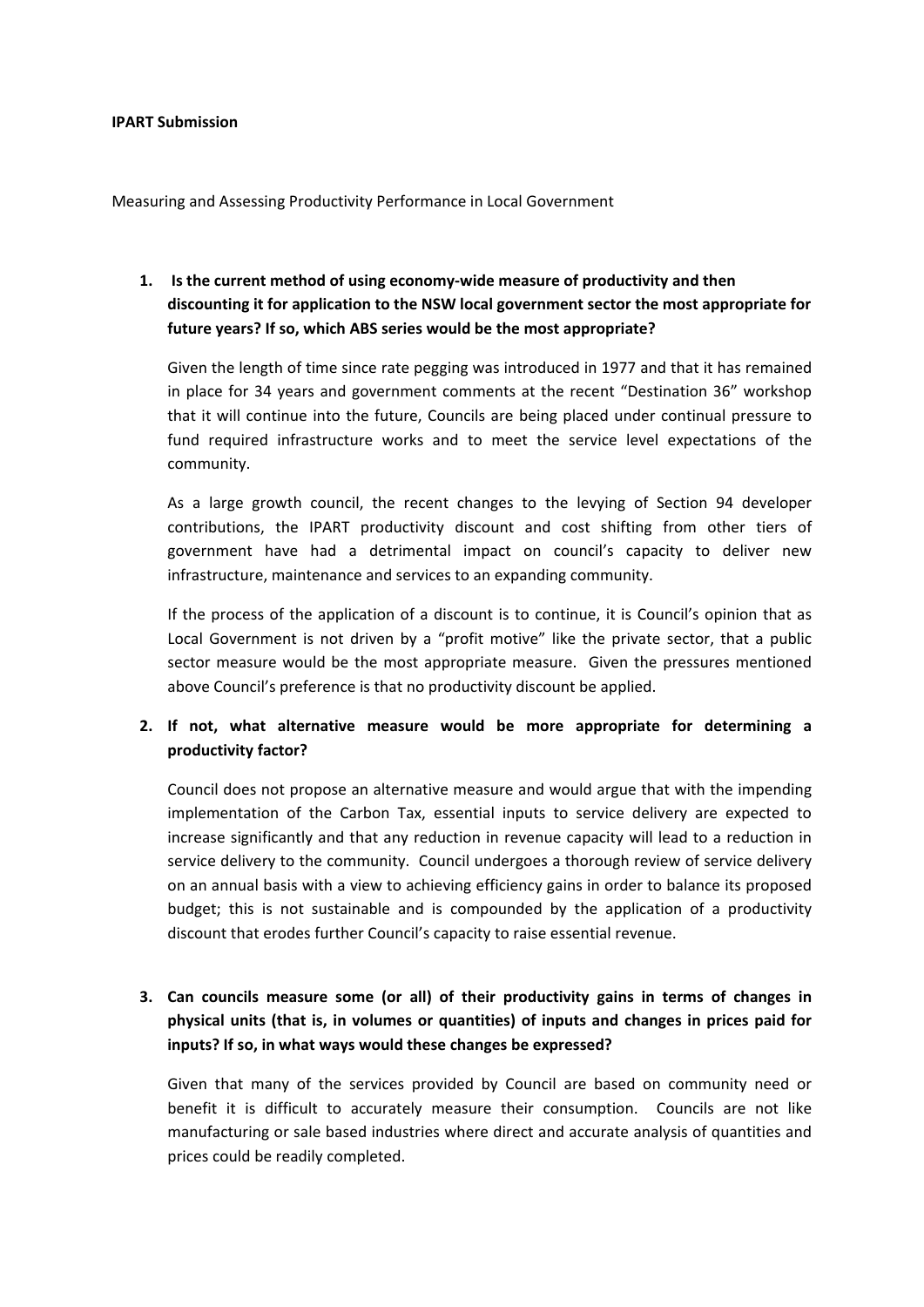# **4. Are productivity improvements able to be captured within councils' Long Term Financial Plans? If so, please illustrate.**

It would be difficult to determine productivity improvements from the long term financial plan (LTFP) as it mainly focuses on the measurement of revenue and expenditure involved in providing services. The LTFP is not developed to measure productivity improvements and as noted in item 3 above, a number of services provided by Council do not have measurable outputs and are provided for community benefit. If a productivity improvement resulted in an expenditure saving it would not be identifiable in the LTFP as any savings in one area are generally applied to other services where funds are required due to cost increases, expansion of services or loss of funding from other sources.

#### **5. What indicators should IPART use in assessing the productivity of councils?**

There are many variables within and between councils, no two are the same. Some operate in highly disadvantaged communities, some are growth councils and are therefore under pressure to meet the demands associated with an expanding community, some outsource parts of their operations, some are small some are large. It would be difficult to establish one size fits all productivity indicators on an industry wide basis.

Any productivity indicators that may be introduced need to include measures that reflect the key professional skill shortages in core service areas, engineering, planning and other professional disciplines that may impact on overall productivity and performance.

In assessing the productivity of Councils with regard to Special Rate Variation applications, we would recommend that each application be treated on a case by case basis, as productivity improvements will be different for each council depending on their circumstance. It is the responsibility of each applicant to demonstrate appropriate productivity improvements for their particular council.

#### **6. How can productivity indicators be improved over time?**

As noted above it will be difficult to establish a one size fits all set of indicators, however, in order to improve over time will require constant communication and consultation with the industry to ensure the measures are appropriate to and accepted by the industry. Indicators that are intended to apply across the industry should not be developed in isolation. `

# **7. Are net costs of individual services useful in measuring and comparing council performance?**

Not necessarily, as noted above the variations in services and their level of delivery between councils means that the net cost of services can be skewed, you may not be comparing the